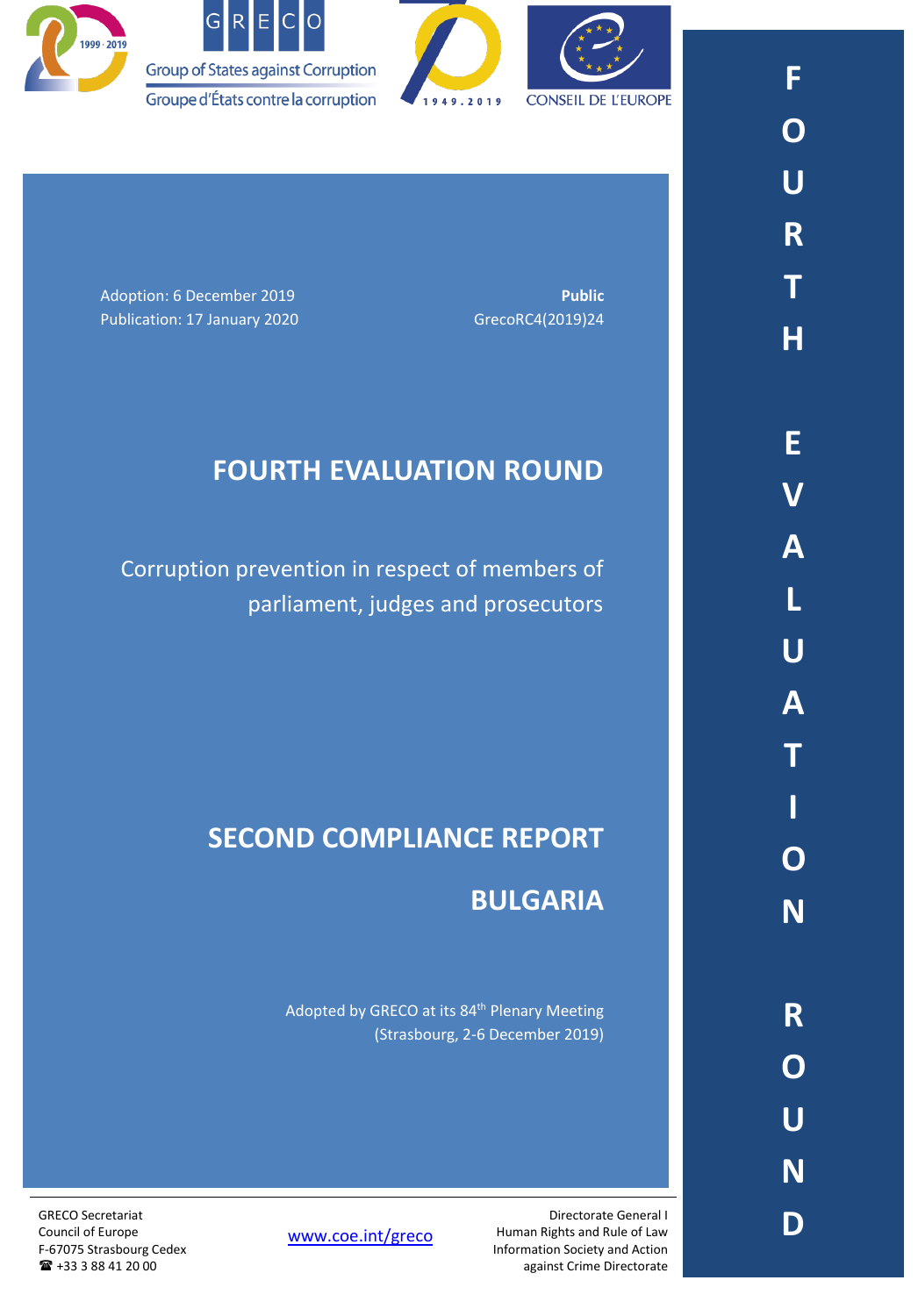## **I. INTRODUCTION**

- 1. The Second Compliance Report assesses the measures taken by the authorities of Bulgaria to implement the pending recommendations issued in the Fourth Round Evaluation Report on Bulgaria (see paragraph 2) covering "Corruption prevention in respect of members of parliament, judges and prosecutors".
- 2. The Fourth Round Evaluation Report on Bulgaria was adopted at GRECO's 67<sup>th</sup> Plenary Meeting (27 March 2015) and made public on 13 May 2015, following authorisation by Bulgaria [\(Greco Eval IV Rep \(2014\)](https://rm.coe.int/CoERMPublicCommonSearchServices/DisplayDCTMContent?documentId=09000016806c983f) 7E).
- 3. The Compliance Report was adopted by GRECO at its 77<sup>th</sup> Plenary Meeting (23 June 2017) and made public on 25 July 2017, following authorisation by Bulgaria [\(GrecoRC4\(2017\)9\)](https://rm.coe.int/fourth-evaluation-round-corruption-prevention-in-respect-of-members-of/16807342c8). As required by GRECO's Rules of Procedure, the authorities of Bulgaria submitted a Situation Report on further measures taken to implement the pending recommendations. This report was received on 17 July 2019 and served, together with the information submitted subsequently, as a basis for the Second Compliance Report.
- 4. GRECO selected Albania (with respect to parliament) and Ireland (with respect to judicial institutions) to appoint Rapporteurs for the compliance procedure. The Rapporteurs appointed were Ms Suzana FRASHËRI, on behalf of Albania and M. John GARRY, on behalf of Ireland. They were assisted by GRECO's Secretariat in drawing up the Compliance Report.

### **II. ANALYSIS**

5. It is recalled that GRECO addressed 19 recommendations to Bulgaria in its Evaluation Report. In the Compliance Report, GRECO concluded that recommendations i, ii, vii, viii, x, xii, xiii, xiv, xv, xvi, xviii and xix had been implemented satisfactorily, recommendations iii, iv, v, vi, xi and xvii had been partly implemented and recommendation ix had not been implemented. Compliance with the seven pending recommendations is examined below.

*Corruption prevention in respect of members of parliament*

#### **Recommendations iii and iv.**

- 6. *GRECO recommended:*
	- *i) carrying out an independent evaluation of the effectiveness of the system for disclosure and ascertainment of conflicts of interest and of its impact on the prevention and detection of corruption amongst officials most exposed to it, including MPs, and taking appropriate corrective action (e.g. eliminating any contradictions in the regulatory framework, revising the mandates of responsible oversight bodies, supplying them with commensurate resources, etc.); and ii) ensuring that MPs' private interests – irrespective of whether they are declared regularly or ad hoc – are subject to substantive and regular checks by an independent oversight body within a reasonable timeframe and that an efficient co-operation is established between the authorities supervising MPs' compliance with the rules on conflicts of interest and on asset disclosure. (recommendation iii)*
	- *i*) carrying out an independent evaluation of the impact of the asset disclosure *and verification system on the prevention and detection of corruption amongst officials most exposed to it, including MPs, and taking appropriate corrective action (e.g. revising the mandate of the oversight body, supplying it with*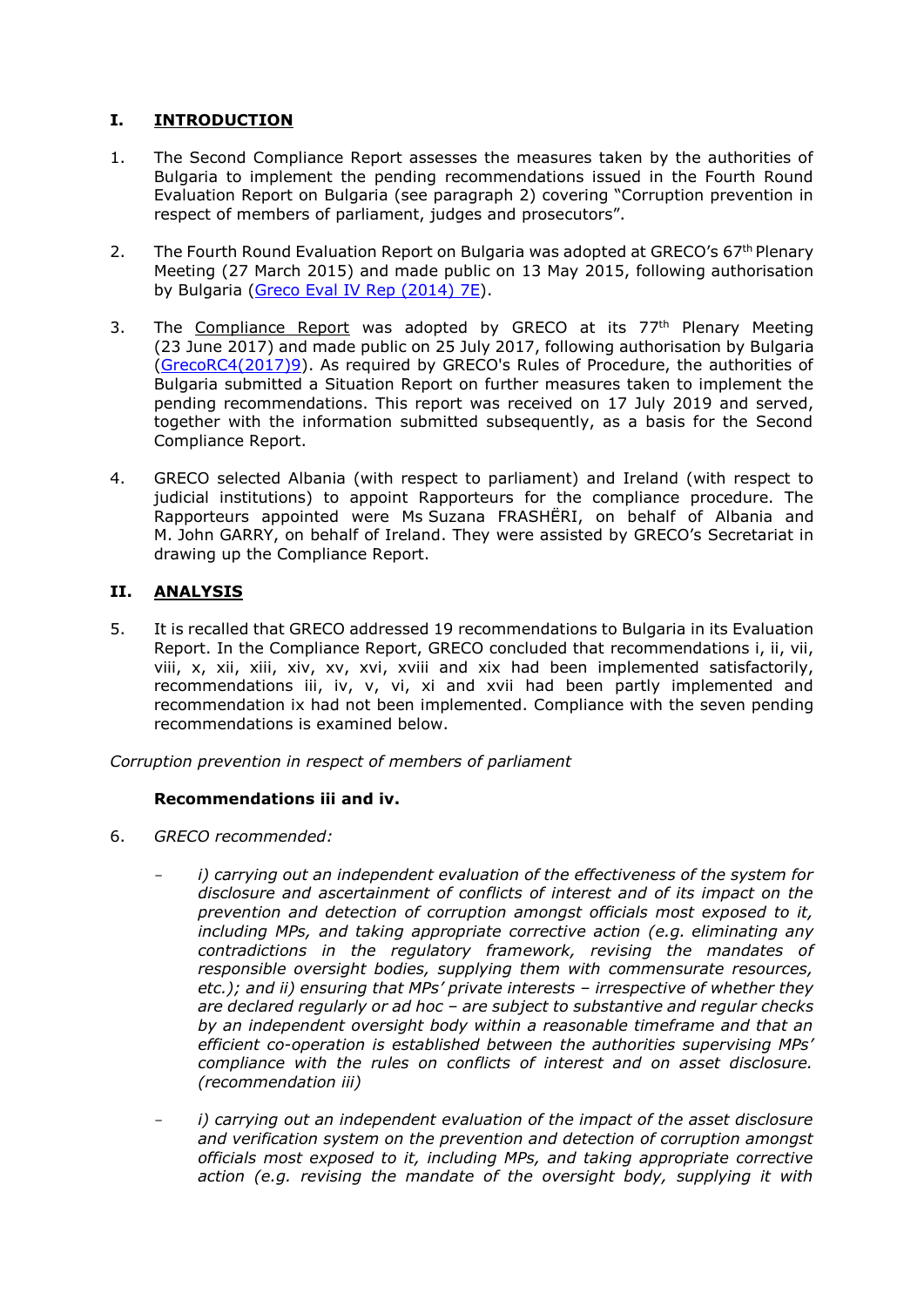*commensurate resources or designating, as the need may be, another institution equipped with adequate means for this purpose); and ii) ensuring that MPs' declared assets are subject to substantive regular checks by an independent oversight body within a reasonable timeframe. (recommendation iv)*

- 7. GRECO recalls that recommendations iii and iv were considered as partly implemented according to the Compliance Report; an assessment of the framework to prevent conflicts of interest and the verification of asset declarations had been carried out, and the establishment of an independent agency to oversee the verification of asset declarations, assessment of conflicts of interest and illegally acquired property had been envisaged in a draft Law on Prevention of Corruption and Forfeiture of Illegal Assets. However, this law had not been adopted at the time.
- 8. The Bulgarian authorities now report that the Law on Countering Corruption and Forfeiture of Unlawfully Acquired Assets (hereafter "Anti-corruption Law") was adopted by the National Assembly on 12 January 2018 and entered into force on 23 January 2018. As provided by this law, a single anti-corruption body – the Commission on Countering Corruption and Forfeiture of Unlawfully Acquired Assets (hereafter "the Commission") – was established, combining functions of verification of asset declarations and ascertainment of conflicts of interest, and of illegally acquired property of high-level public officials, including MPs. The authorities clarify that the new Commission has succeeded several previously existing anti-corruption bodies in Bulgaria. Chapter 3 of the Anti-corruption Law regulates, *inter alia*, cooperation between the Commission and other competent authorities.
- 9. According to the authorities, one of the objectives of the new Anti-Corruption Law is to improve prevention of conflicts of interest among senior public officials, including MPs. Chapter Eight, Section IV of the law, entitled "Limitations after Vacation of Senior Public Office", stipulates that a conflict of interest is to be ascertained and sanctioned by one procedure and by one authority – the Commission – allowing the Commission's decision to be appealed in court. Further, as required under the Anticorruption Law, all declarations of assets and interests of senior public officials submitted annually in the course of their mandate, as well as one year after leaving office, are verified by the Commission, which has the authority to trace origins of the funds, access bank and insurance information, examine the acquisition of declared assets and incomes, investigate instances of possible illegal enrichment and check the property status of senior public officials, including MPs.
- 10. GRECO welcomes the adoption of the new Anti-corruption Law and the setting up of the Commission on Countering Corruption and Forfeiture of Unlawfully Acquired Assets. It encourages the Bulgarian authorities to ensure efficient implementation of this new legislation and effective functioning of the Commission by carrying out substantive and regular checks, within reasonable time.
- 11. In view of the above, GRECO concludes that recommendations iii and iv have been implemented satisfactorily.

*Corruption prevention in respect of judges*

#### **Recommendation v.**

12. *GRECO recommended that, in order to help the Supreme Judicial Council to fully assert its legitimacy and credibility and to strengthen its role as guarantor of the independence of judges, decisions on judges' appointment, career, attestation and discipline should be taken by a composition of the Council that is made up of a majority of judges elected by their peers.*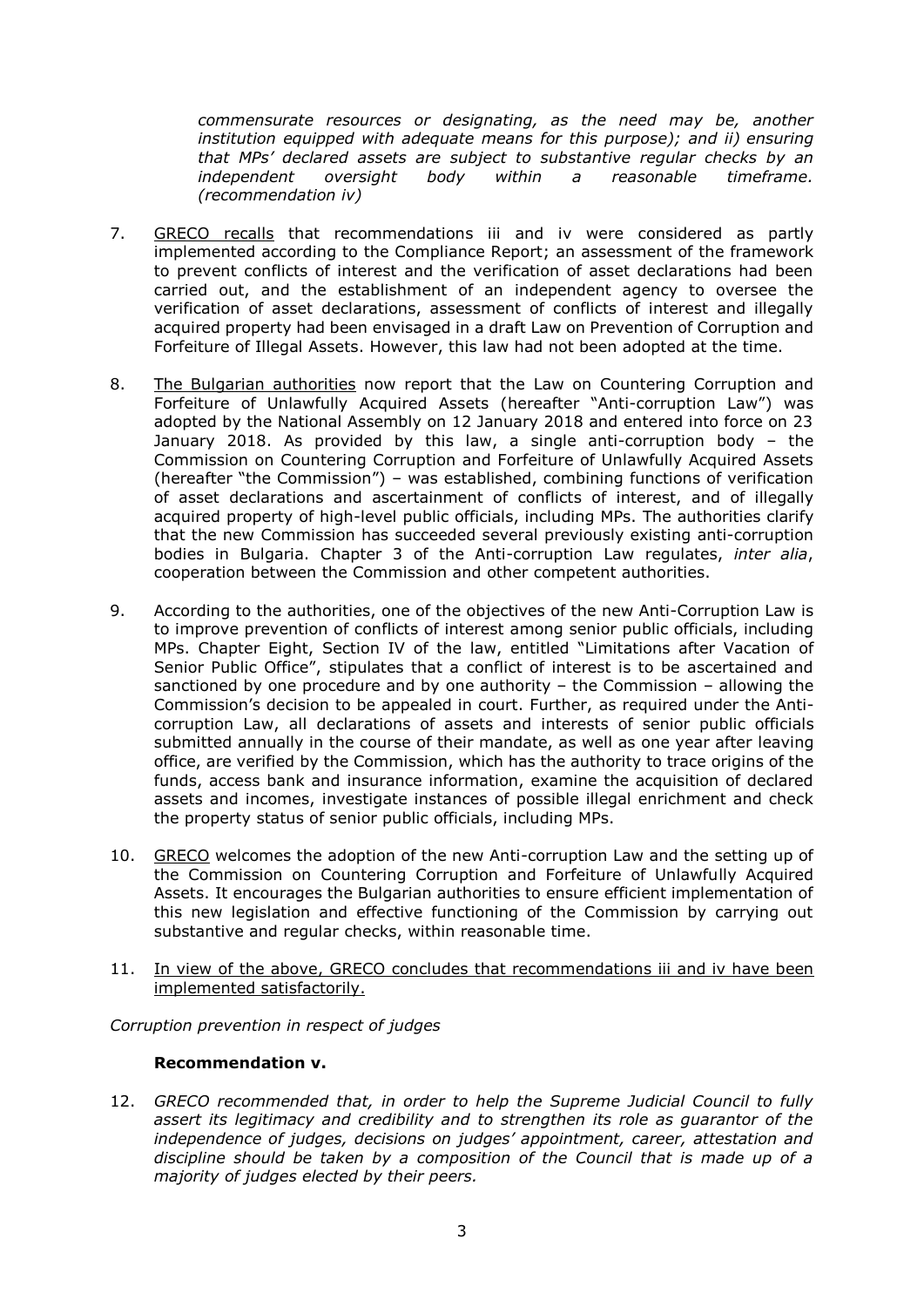- 13. GRECO recalls that recommendation v was considered partly implemented according to the Compliance Report, as the Judges' College had been established within the Judicial Council and that six of its members were directly elected by their peers. That said, the number of judges elected by their peers was still less than half of the total number of members of the Judicial College and saw a risk of undue influence from outside the judiciary. The proportion of members elected by the National Assembly in the Judges College remained high, thus posing a risk of politicisation of decisions concerning judges' careers and of possible undue influence of the National Assembly on the careers of judges.
- 14. The authorities reiterate that the structure, the organisation and the powers of the Supreme Judicial Council (SJC), including its division into colleges of judges and prosecutors, were regulated by the Constitution amendments adopted on 16 December 2015. In particular, Article 130a (3) of the Constitution provides that the Judges' College of the SJC consists of 14 members, including the Presidents of the Supreme Court of Cassation and the Supreme Administrative Court, six members directly elected by the judges, and six members elected by the National Assembly. This constitutional provision is replicated in Article 30, paragraph 3 of the Law on Judiciary.
- 15. GRECO takes note of the information provided by the authorities. As no legislative or practical measures have been taken, or envisaged by the authorities to further address this recommendation, GRECO maintains its opinion that owing to the current composition of the Supreme Judicial Council, the situation remains the same now as it was at the time of the adoption of the Compliance Report.
- 16. GRECO concludes that recommendation v remains partly implemented.

#### **Recommendation vi.**

- 17. *GRECO recommended that the judicial independence be further strengthened by i) substantially reducing the five-year term established for judges acquiring life tenure; and ii) introducing a distinct methodology for a rigorous and in-depth evaluation of qualifications, integrity, ability and efficiency of a judge for the purpose of acquiring life tenure.*
- 18. GRECO recalls that according to the Compliance Report, only the second part of this recommendation was implemented, while the requirement to substantially reduce the five-year term for established for judges acquiring life tenure has not been addressed by the authorities.
- 19. The authorities stress that the five-year term for judges acquiring life tenure is established by Article 129 of the Constitution, and the Judiciary System Act. The authorities consider that the five-year period for appraisal has a motivating effect on the magistrates to show their professional and moral qualities for a longer period.
- 20. GRECO takes note of the information provided by the authorities. In this respect, GRECO recalls that the principle of irremovability pursues the goal of shielding judges from possible undue interference in their work and decision-making. Therefore, a long-time probationary period may increase the risk of judges becoming susceptible to pressure e.g. to decide cases in a particular way. GRECO remains of the opinion that such a period must be no longer than is necessary to assess a judge's suitability for the post, as stated in the Evaluation Report.
- 21. GRECO concludes that recommendation vi remains partly implemented.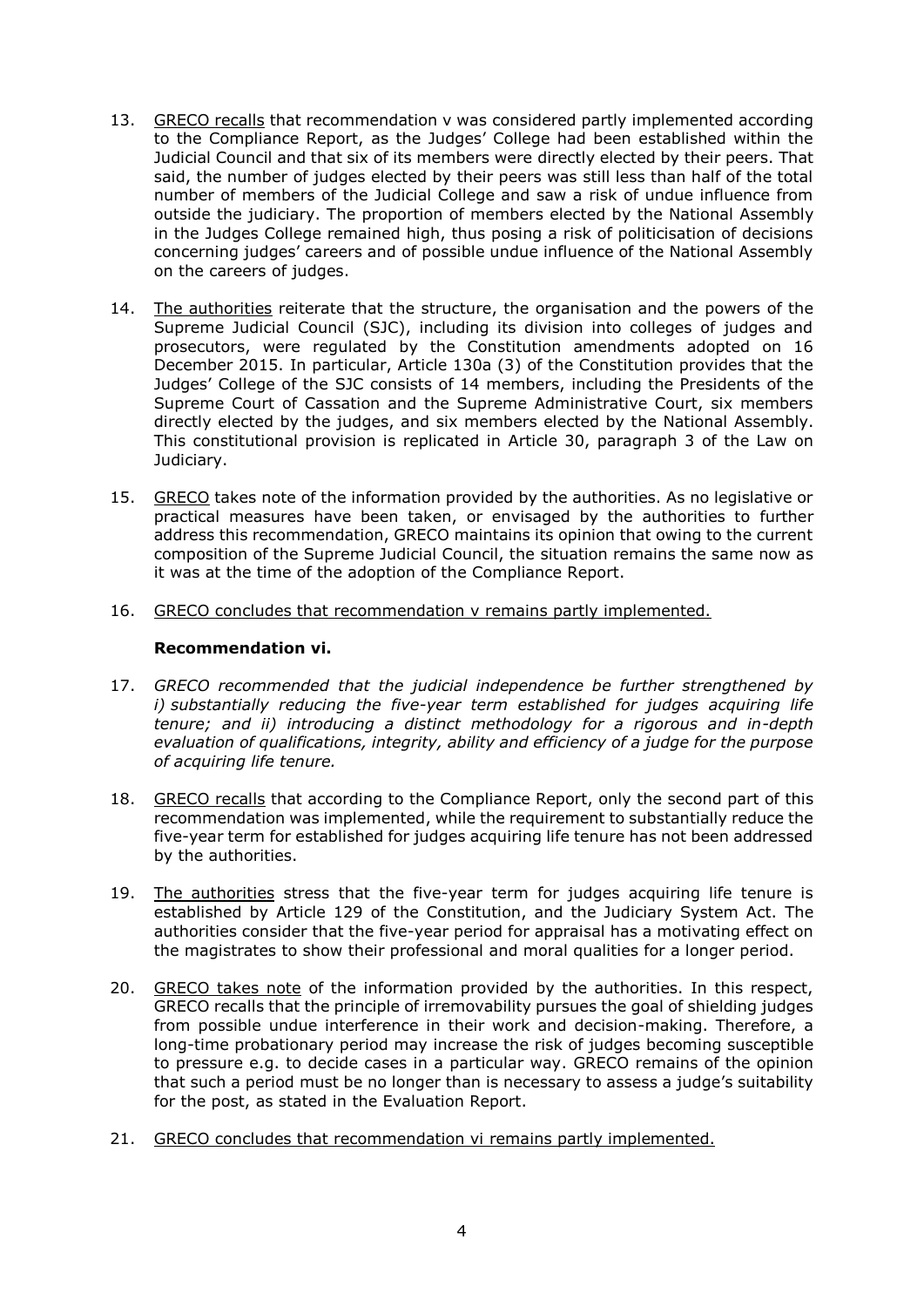#### **Recommendation ix.**

- 22. *GRECO recommended that the application of supplementary remuneration within the judiciary be subject to clear, objective and transparent criteria.*
- 23. GRECO recalls that this recommendation was not implemented according to the Compliance Report, as the practice of court presidents awarding year-end bonuses to judges under them and allegations that this had been used to secure loyalties in courts have not been duly addressed. GRECO noted that the rules applicable to determining and disbursing supplementary remuneration, referred to by the authorities, were already known before the adoption of the evaluation report and were not considered sufficient to address the recommendation, which is about the application in practice..
- 24. The authorities now report that on 22 November 2018 the Supreme Judicial Council adopted new Rules for Determining and Disbursement of Supplementary Remuneration, which establish that supplementary remuneration may be paid (i) for results achieved during the respective year; (ii) for results achieved on specific tasks; and (iii) based on the level of caseload of the relevant body of the judiciary. Further, the Rules stipulate that the amount of additional remuneration for the results achieved during the year for magistrates, inspectors of the SJC, judicial and prosecutorial assistants and judicial officers is determined by their respective administrative head, taking into account their contribution to the results reported by the relevant judicial authority in the course of the year. Article 9, paragraph 2 of the Rules sets out the following criteria for determining the amount of additional remuneration to be paid:
	- individual contribution of the person concerned to the task assigned, taking into account the importance of the task for the overall performance of the respective judicial body;
	- proactivity and innovation;
	- significant results from participation in working groups on priority issues;<br>- actions under risky and extraordinary circumstances.
	- actions under risky and extraordinary circumstances.
- 25. In addition, Article 233, paragraph 6 of the Law on the Judiciary was amended in November 2017 (in force as of 1 January 2018) to provide that, based on the caseload of the respective judicial body, the SJC determines supplementary remuneration of judges, prosecutors and investigating magistrates. Heads of respective judicial bodies have to inform the SJC, prior to disbursing supplementary remunerations.
- 26. GRECO takes note of the information provided by the authorities. The Rules for Determining and Disbursement of Supplementary Remuneration provide criteria for situations that may warrant supplementary remuneration. This is a step in the right direction, if such a system is to be maintained. It is also noteworthy that the Judicial Council is to be notified before such remuneration is disbursed. However, the criteria are rather general and do not provide for clear guidance in such situations in practice. The system of applying supplementary remuneration appears still to be subject to broad discretionary decisions and risks of undue influence.
- 27. GRECO concludes that recommendation ix has been partly implemented.

#### **Recommendation xi.**

28. *GRECO recommended that i) the integrity, conflicts of interest and corruption prevention component of the compulsory induction training provided to junior judges and judges subject to initial appointment be strengthened; and that ii) the professional in-service training on integrity, conflicts of interest and corruption*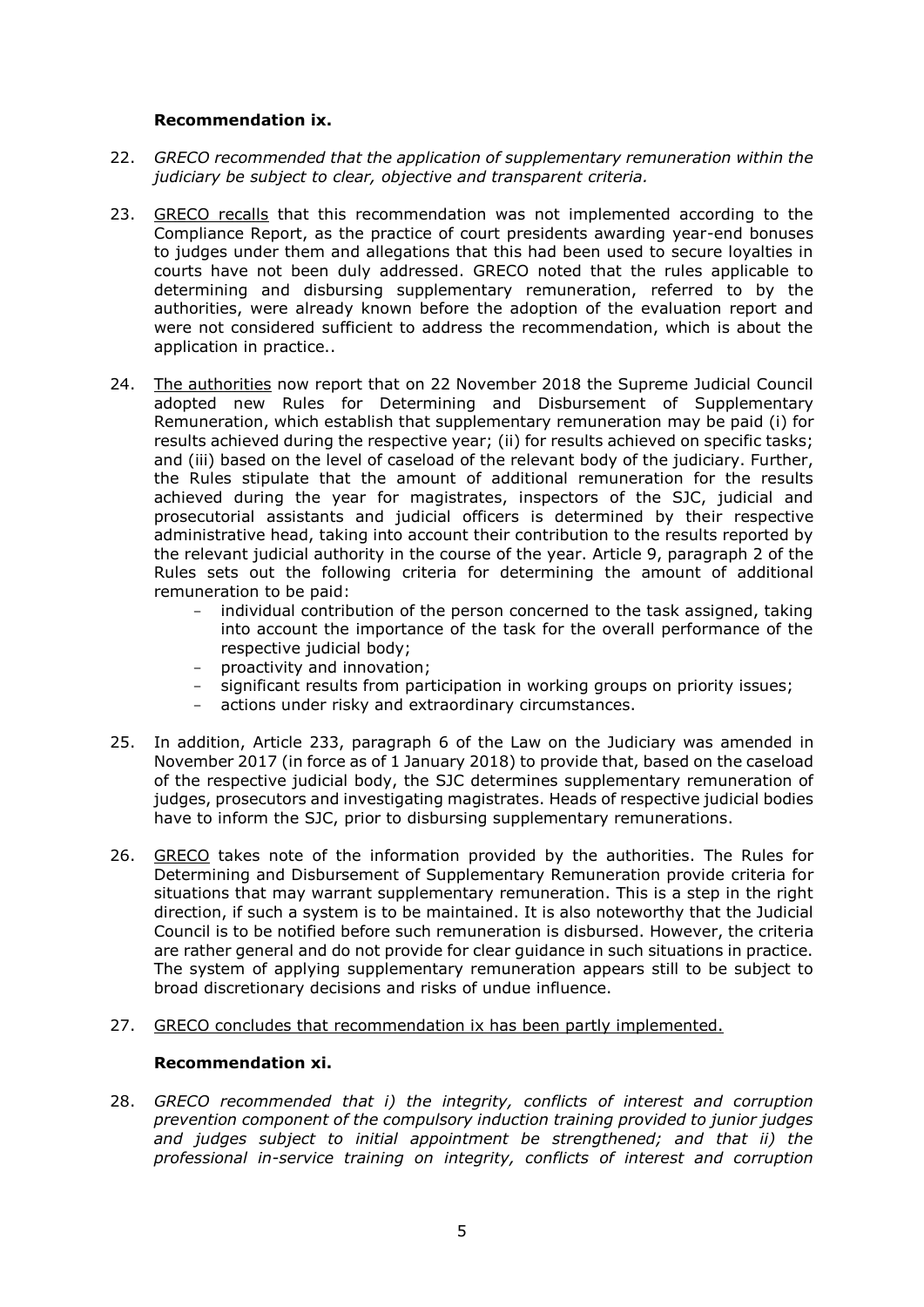*prevention within the judiciary be prioritised and properly funded, and guidance and counselling on judicial ethics be made available to all judges.*

- 29. GRECO recalls that this recommendation was partly implemented in the Compliance Report; compulsory online training on ethics had been introduced, and funding provided; however, the training on the integrity, conflicts of interest and corruption prevention required further sustained efforts. No information had been provided by the authorities regarding the availability of guidance and counselling on judicial ethics for all judges.
- 30. The authorities now report that training on integrity, conflict of interest and corruption prevention for judges at all levels of the judiciary has been set as a strategic priority of the National Institute of Justice (NIJ) for 2017-2019. Thus, in 2018 and 2019 new topics on the integrity in the judiciary and the prevention of conflict of interests were included in the training programme for candidates for junior judges. Candidate judges were also trained on issues of ethical dilemmas and verification and reporting mechanisms for preventing corruption through a training course composed of inter-personal and e-learning components.
- 31. According to the authorities, the NIJ continues providing targeted trainings focused on the prevention of corruption, as part of the in-service training programme for magistrates. Ethical issues, including the Code of Ethical Behaviour of Bulgarian Magistrates, were also integrated into initial and continuous training programmes on criminal, civil and administrative justice, provided to judges. By way of example, the authorities indicate that from June 2017 to May 2019, the NIJ organised 49 training sessions, which included the topic of corruption prevention, for a total of 850 judges. Further, 102 heads of appeal, district and regional courts, were provided training on ethical dilemmas in the context of decision-making, human resources management, reporting and financial control.
- 32. In addition, the authorities report that in May 2019 the NIJ initiated translating and adapting e-training tools developed by the Global Judicial Integrity Network (under the UNODC), to make it available for Bulgarian magistrates. A manual for ethics' commissions, prepared by the SJC, has been made available in the NIJ virtual library. Further, in March and April 2019, the NIJ held two meetings with presidents of 52 courts, where it launched an initiative for conducting discussions on ethical issues, as part of training under the Regional Training Programme for Courts and Prosecution Offices. The main objective of these meetings was promoting the necessity for availability of guidance and counselling on judicial ethics.
- 33. The authorities also report that the NIJ integrated the topic of judicial ethics as a mandatory component in the training of mentor magistrates. Thus, on 12 September 2017, the SJC Judges College adopted Rules on the Activities of the Mentor Judges, which stipulate that mentor judges should support junior judges in applying the Code of Ethical Behaviour and that junior judges should consult mentor judges on practical issues relating to their activities, including ethics. Finally, as a part of its annual action plan for 2019, the NIJ is preparing an analysis of case law of the Supreme Administrative Court on the disciplinary liability of magistrates initiated for breaches of the Code on Ethical Behaviour of the Bulgarian magistrates.
- 34. GRECO takes note of the broad information provided by the authorities and welcomes the enhanced introductory and in-service training on ethics provided to judges in the course of 2017-2019. GRECO also notes with satisfaction that guidance and counselling tools have been made available to judges.
- 35. GRECO concludes that recommendation xi has been implemented satisfactorily.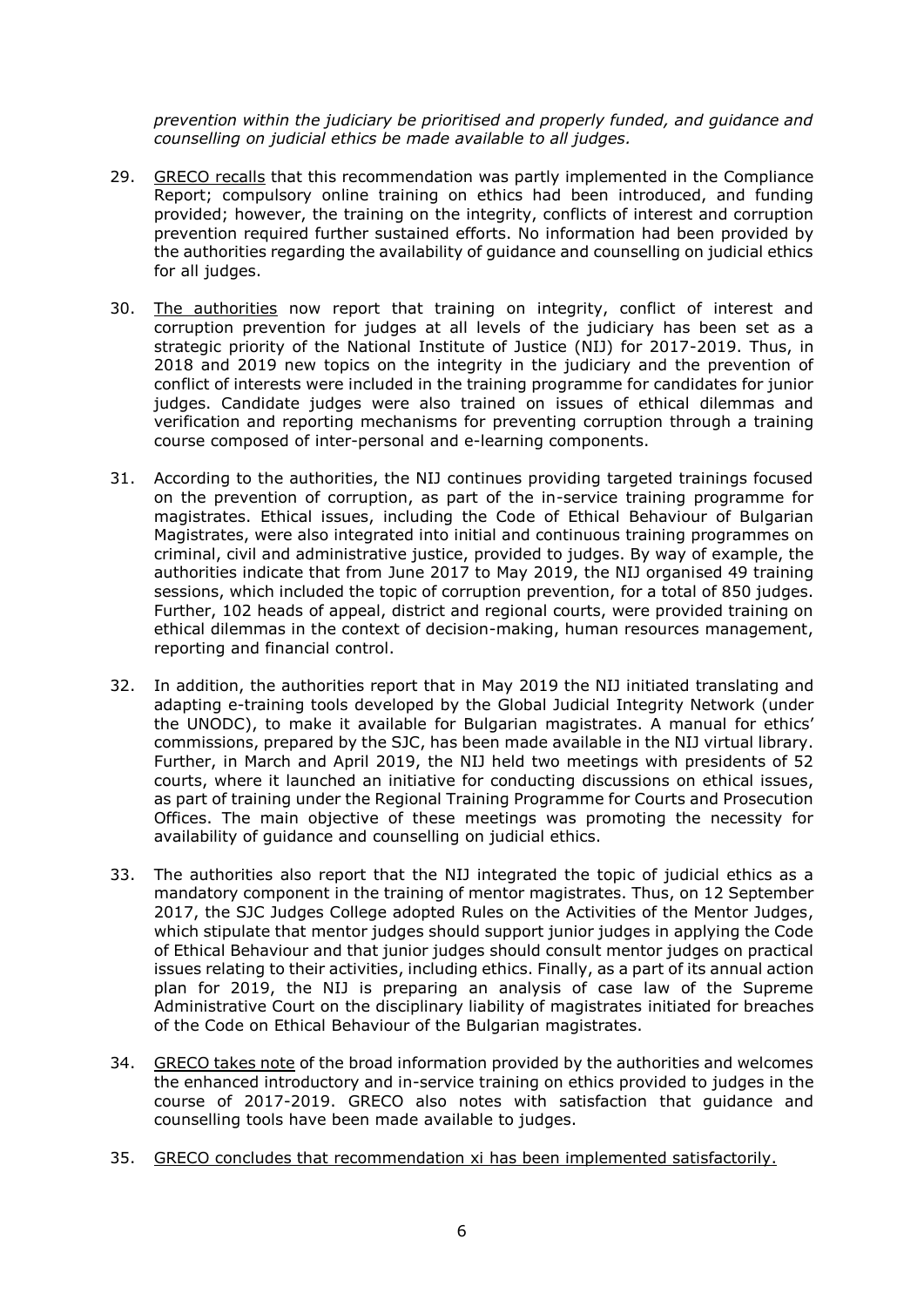#### *Corruption prevention in respect of prosecutors*

#### **Recommendation xvii.**

- 36. *GRECO recommended that the integrity, conflicts of interest and corruption prevention component of the compulsory induction training provided to junior prosecutors and prosecutors subject to initial appointment be strengthened and that guidance and counselling on judicial ethics be made available to all prosecutors.*
- 37. It is recalled that this recommendation was partly implemented in the Compliance Report: compulsory online training on ethics had been introduced, and funding provided, however, training on ethics and integrity of junior prosecutors required further sustained efforts, and No information had been provided by the authorities regarding the availability of guidance and counselling on judicial ethics for all prosecutors.
- 38. The authorities now report that training on integrity, conflict of interest and corruption prevention is strategic priority of the NIJ, including in relation to training of prosecutors at all levels of the prosecution service. The training course entitled "Ethical Challenges in the Future Work of the Candidates for Junior Magistrates" has also been the basis for the training programme of 2018-2019 for candidates for junior prosecutors. Similarly, the in-service training for magistrates covering the topic of corruption prevention is provided to prosecutors as part of training sessions on criminal, civil and administrative justice. According to the authorities, the curricula of initial and continuous training of prosecutors incorporate the Code of Ethical Behaviour. By way of example, in June 2017-May 2019, the NIJ organized 49 sessions covering corruption prevention, with an overall participation of 531 prosecutors. In the area of the administrative justice the NIJ delivered 49 training sessions, with the participation of 137 prosecutors.
- 39. The e-learning tools, which are being translated and adapted by the NIJ as of May 2019 are also to be used for training of prosecutors and investigating magistrates. In addition, the manual for the work of the ethics' commissions, prepared by the SJC, is also available to prosecutors in the NIJ virtual library. Further, in the course of two regional meetings held on 26 March and 8 April 2019 with heads of public prosecutor offices, the NIJ launched an initiative to conduct discussions on ethical issues under the Regional Training Programme for Courts and Prosecutor Offices. The heads of public prosecutor offices are expected to be consulted by subordinate prosecutors in relation to the exercise of their functions, including on matters of ethics and deontology.
- 40. The NIJ integrated the topic of judicial ethics as a mandatory component in the training of mentor magistrates. On 26 July 2017, the SJC Prosecutors College adopted Rules on Activities of Mentor Prosecutors and Mentor Investigative Magistrates, providing that mentor prosecutors should support junior prosecutors in applying the Code of Ethical Behaviour, and that junior prosecutors should consult mentor prosecutors on practical issues related to their activities.
- 41. GRECO takes note of information provided by the authorities, which is much similar to the measures taken in respect of judges, and welcomes the enhanced training on ethics provided to prosecutors. GRECO also notes with satisfaction the promotion of consultation and support to junior prosecutors. Finally, it is expected that the results of the analysis of case law of the Supreme Administrative Court on disciplinary liability, mentioned in respect of judges, would also be relevant to prosecutors.
- 42. GRECO concludes that recommendation xvii has been implemented satisfactorily.